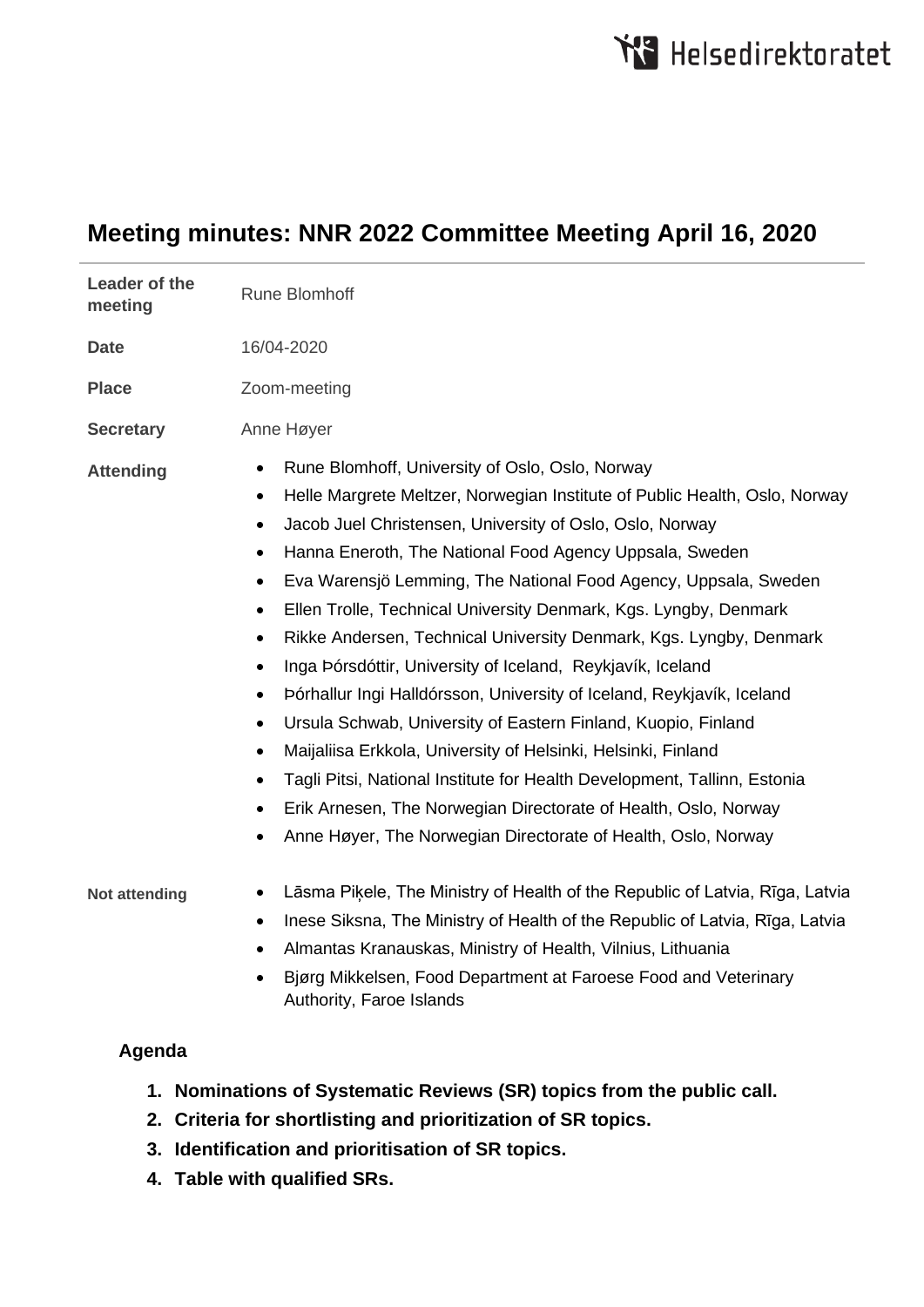- **5. Workshop on sustainability.**
- **6. List of chapter experts.**
- **7. Who should formulate specific national DRVs and FBDGs?**
- **8. Principles and system for comments and response at our website.**
- **9. NNR-SR centre.**
- **10.Next meetings**

## 1. **Nominations of Systematic Reviews (SR) topics from the public call.**

The Committee will go thoroughly through all public nominations of topics for SRs. All suggestions will be considered, and relevant suggestions will be included in the Scoping Reviews (ScRs). PI/ECOTSS are made when relevant and the topic might be shortlisted for SRs.

## 2. **Criteria for shortlisting and prioritization of SR topics.**

The Committee discussed the criteria for shortlisting and prioritization topics for SRs. The criteria will be published in the article: Christensen JJ, Arnesen EK, Andersen R, Eneroth H, Erkkola M, Høyer A, et al. The Nordic Nutrition Recommendations 2022 – Principles and methodologies. Food Nutr Res. 2020.

#### 3. **Identification and prioritisation of SR topics.**

The Committee will prioritize 10 PI/ECOTSS for SR. This process will not start before the ScRs for all chapters are completed.

#### 4. **Table with qualified SRs.**

The Committee have made a list of qualified SRs based on the inclusion and exclusion criteria described in Christensen JJ, Arnesen EK, Andersen R, Eneroth H, Erkkola M, Høyer A, et al. The Nordic Nutrition Recommendations 2022 – Principles and methodologies. Food Nutr Res. 2020.

#### 5. **Workshop on sustainability.**

Due to the deterioration of the COVID-19 situation, the health authorities in Norway decided that our seminar on diet and sustainability on March 11<sup>th</sup> had to be cancelled. The Committee now plans for a webinar in September. The program will be the same as